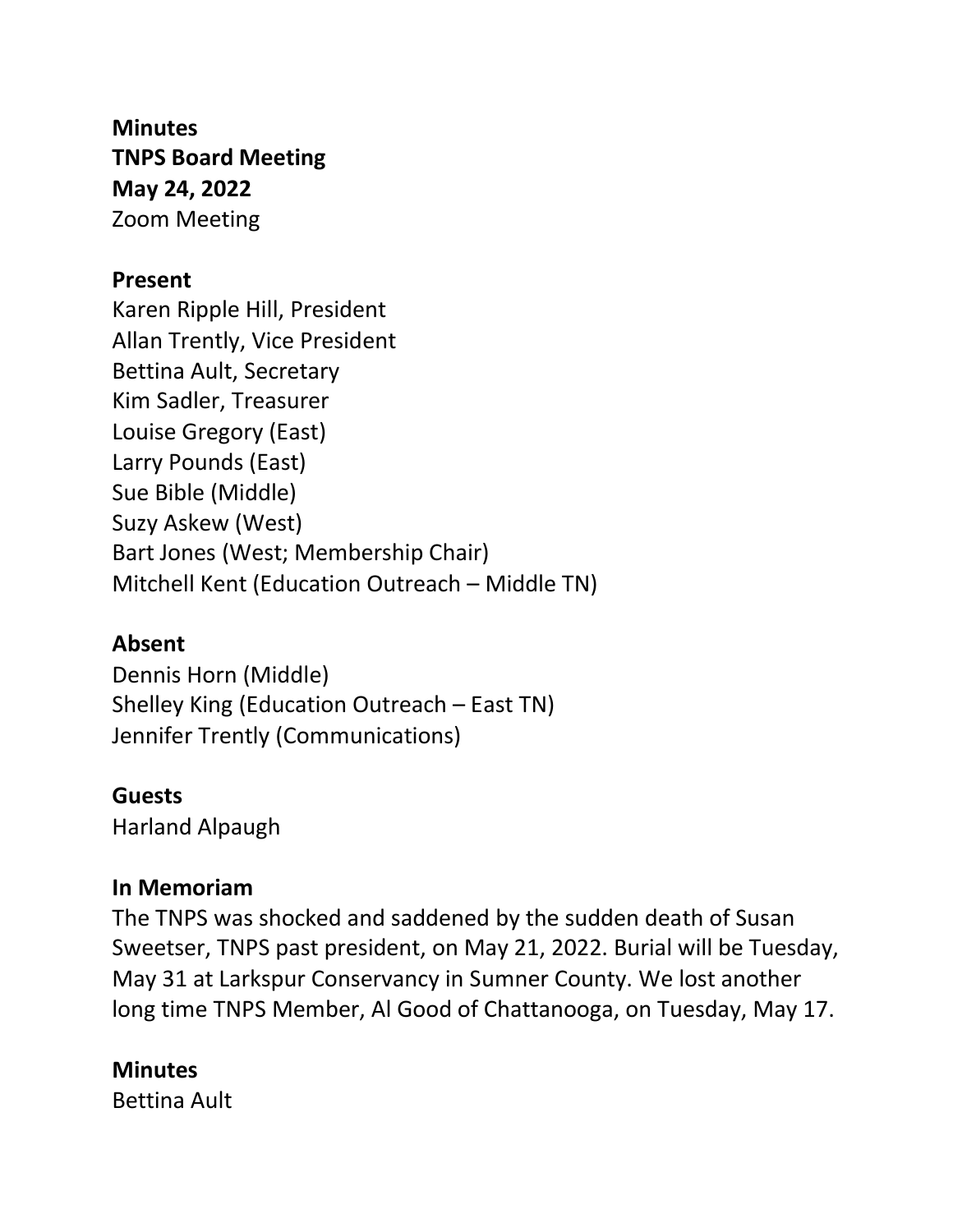Minutes from the TNPS board meeting on 1/11/2022 were reviewed and approved.

#### **Treasurer's Report**

#### Kim Sadler

Our year-to-date gross income is \$11,681.27. Total expenses are \$3156.02. Net income for the year to date is \$8525.25. We are up to date with royalty checks and honoraria. Kim plans to request an audit of our finances this year; as discussed at our recent annual meeting, this will be a review rather than a full audit and will cost around \$1000 per year reviewed.

The TNPS webmaster has started a donation portal for memorials for Susan Sweetser.

## **Education Outreach**

East TN: no report

Middle TN: Karen Hill has participated in 4 events since the last meeting West TN: Suzy Askew has participated in 3 events, with several more coming up

## **Newsletter**

Donna Bollenbach (from Chattanooga) has volunteered to help with the newsletter; she will start with the September issue.

## **Native Plant Seminars**

John Froeschauer gave an excellent talk on *Moths and Butterflies: Natural History and Gardening* on May 17. Our next speaker will be CoreyPine Shane, who will talk about *Southeast Medicinal Plants* on June 21. On July 19, Paula Gross will discuss *Best Tree for Your Garden*. The August seminar has been moved up to the 9<sup>th</sup>; Ann Willyard will speak on *Scientific Names*.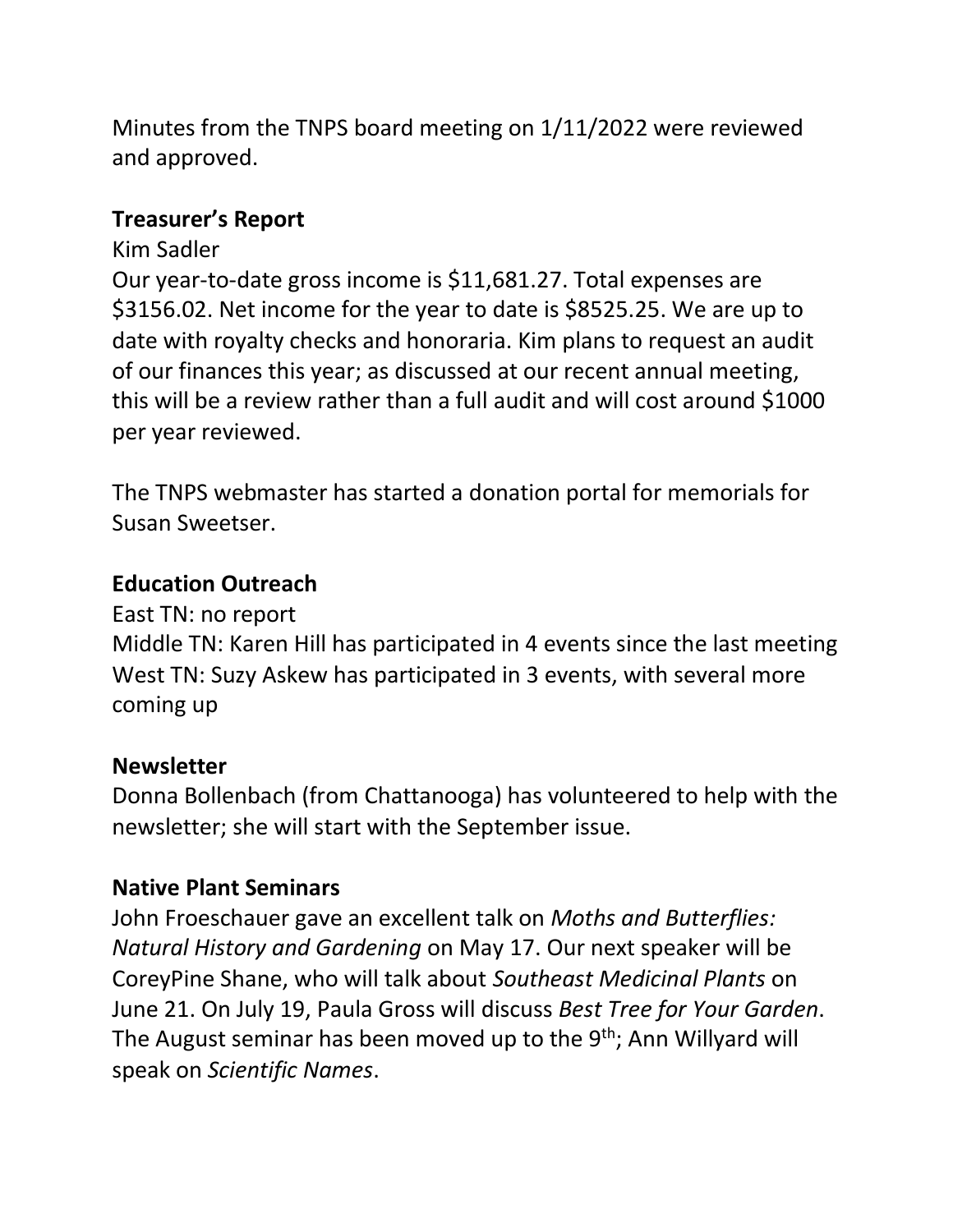# **Field Trips**

On April 2, 2022 Bart Jones led a field trip to Ghost River State Natural Area to see the southern twayblade (*Listera australis*). Larry Pounds has been busy this spring; he has led field trips to Frozen Head, Stinging Fork Falls to Piney River, and Crab Orchard Mountain. Dennis Horn led a field trip to Wells Hill Park in Lincoln County, and he and Louise Gregory were co-leaders for a late spring wildflower motorcade in Clay County. Larry and Dennis were co-leaders for our field trips at the annual meeting. Our next field trip, to the Elza Gate paved greenway in Oak Ridge, will be led by Larry on May 28.

## **2022 Annual Meeting**

The 2022 TNPS annual meeting was held May 13-15 at the Clarion Hotel in Lookout Valley. Twenty-one people registered, and we had an intimate group of 19 people. Our invited speakers were graduate student Garrett Billings from UTC, who gave us a lecture and tutorial on iNaturalist on Friday night, and Ann Brown from Bee City, who gave a lecture on supporting pollinators on Saturday night. Larry Pounds and Dennis Horn were co-leaders for our field trips to Sitton Gulch on Saturday and to Little Cedar Mountain on Sunday.

## **2023 Annual Meeting**

We tentatively plan to have next year's annual meeting at Cedars of Lebanon State Park, possibly in conjunction with the Elsie Quarterman Cedar Glade Festival. We would like to hold our 2024 annual meeting at Roan Mountain.

## **Fourth Education Outreach Area**

The board voted to add a fourth Education Outreach coordinator for the Chattanooga area; Mitchell Kent has volunteered. He will receive a box with display materials and brochures. We voted to align coordinators with major Tennessee cities: West – Suzy Askew, Nashville – currently vacant and open to volunteers, Chattanooga – Mitchell